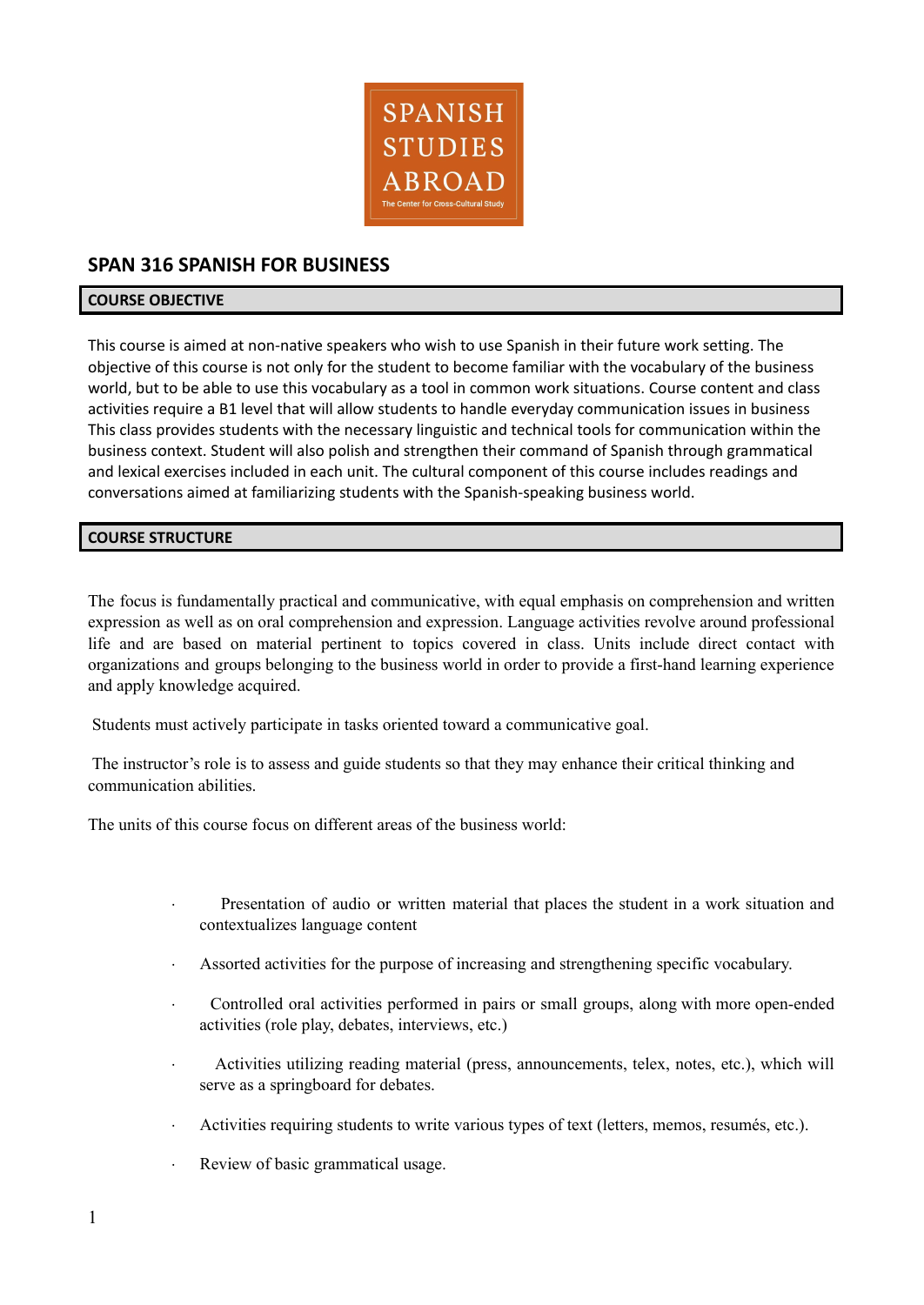Andersen, A. Diccionario Espasa: Economía y Negocios. Madrid: Espasa, 1998.

Centellas Rodrigo, A. Proyecto en... Español comercial. Madrid: Editorial Edinumen, 1997.

De Prada, M. y M. Bovet. Hablando de negocios. Madrid: Ed. Edelsa – Edi, 1992.

Del Valle, J y J.L. Gómez de Agüero. Economía y organización de empresas. Madrid: McGraw-Hill, 1994.

Gómez de Enterría, Josefa. Correspondencia comercial en español. Madrid: SGEL, 2007.

Lozano Irueste, J.M<sup>ª</sup>. Diccionario Bilingüe de Economía y Empresa. Madrid: Edic. Pirámide, 1989.

Muñiz González, R. Marketing hoy (Marketing, Gestión comercial, Atención al cliente). Madrid: Centro de Estudios Financieros, 1996 (2ª Edición).

Sabáter ML, E. Martín Peris y M. Bosch. Hablemos de negocios. Madrid: Ed. Alhambra Longman, 1992.

Silveiro, M. y C. Baldwin. Cómo dominar la economía empresarial: Introducción general a la economía empresarial. Madrid: Editorial Playor, 1989.

Tamames, R. Y Gallego S. Diccionario de Economía y Finanzas. Madrid: Alianza Editorial, 1996.

#### **TEXT BOOK**

CURSO DE ESPAÑOL PARA LOS NEGOCIOS. Materiales de clase. SPAN 316. Primavera 2019.

On the first day of class, the instructor will indicate to students where they can acquire this material.

### **EVALUATION**

Attendance is required. An unexcused absence will lower the participation grade 10 points. Punctuality is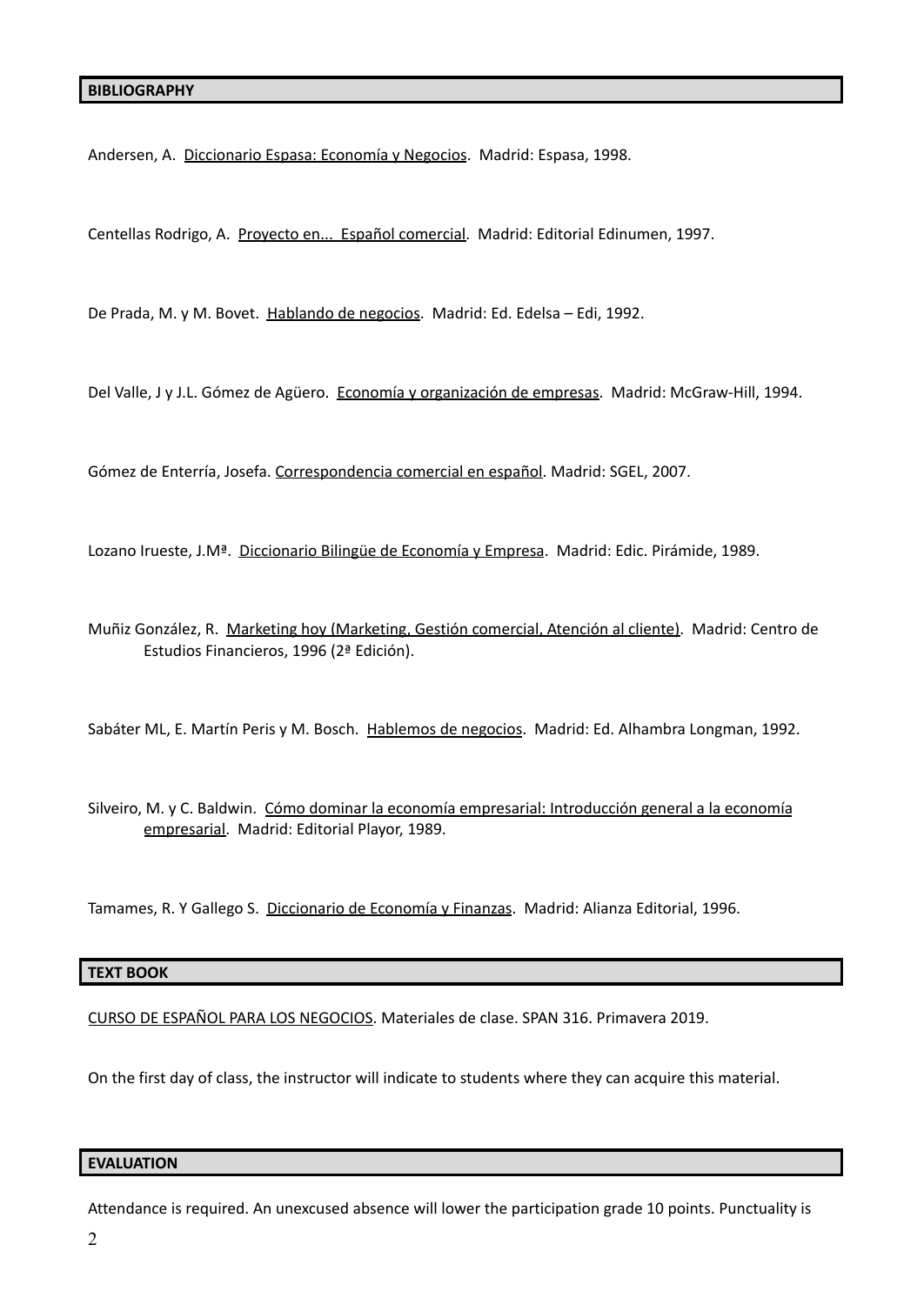likewise crucial to the participation grade.

During the course, a test will be administered in order to evaluate knowledge of material covered up to that date (see specific plans).

The final exam will encompass all material studied in the course In accordance with the Writing Program, students must write several compositions on topics assigned by the instructor. These assignments will be revised using symbols and returned to students so that they may voluntarily make the necessary modifications. Papers must be typed in Word with a 12-point Arial font, double-spaced in order to facilitate correction.

| Participation<br>1)     | 25% |
|-------------------------|-----|
| 2) Test                 | 15% |
| <b>Final exam</b><br>3) | 25% |
| 4) Compositions         | 20% |
| 5) Oral presentations   | 15% |

## **OTHER REQUIREMENTS**

During the course students must complete the following assignments: 1. several compositions on specific topics to be explained in class (business letter, introduction letter + resumé, report and advertisement) 2. online research on Spanish businesses for the class presentation.A lo largo del curso el alumno/a deberá realizar:

### **TEMARIO**

| <b>Fechas</b> | <b>Temas/ Actividad Programada</b>                    |
|---------------|-------------------------------------------------------|
| Week 1        | Presentation of syllabus and class dynamics.          |
|               |                                                       |
|               | UNIT 1: Business creation Starting a business         |
|               | Business plans Online businesses Positions in the     |
|               | company Types of business                             |
| Week 2        | UNIT 2: Entering a business                           |
|               | Learning to market oneself                            |
|               | Job openings                                          |
|               | The job interview                                     |
|               | Choosing a company                                    |
|               | Film: El Método                                       |
|               | Grammar: Ser/estar                                    |
|               | Gathering information on EL CORTE INGLÉS, INDITEX and |
|               | <b>MERCADONA</b>                                      |
|               |                                                       |
|               | COMPOSITION 1: The Resumé (Wednesday the 6th)         |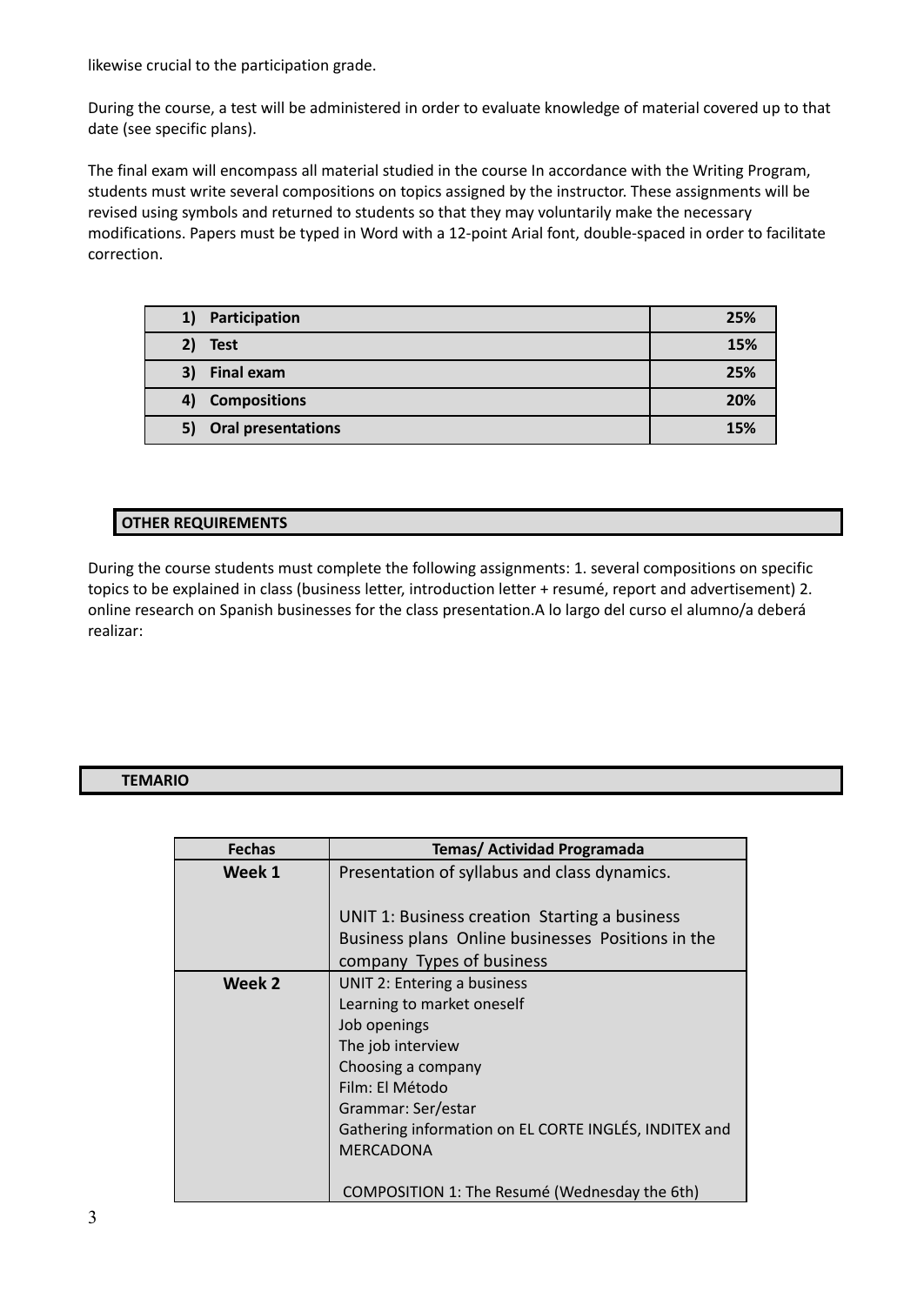| Week 3        | <b>UNIT 3: Human resources.</b>                                             |
|---------------|-----------------------------------------------------------------------------|
|               |                                                                             |
|               | How can we work better?<br>SAE, INEM: definition and functions<br>$\bullet$ |
|               | <b>Social Security</b>                                                      |
|               | <b>ETT</b>                                                                  |
|               | <b>Types of contracts</b>                                                   |
|               | <b>Attractive salaries</b>                                                  |
|               | <b>Grammar: Forms of the past</b>                                           |
| Week 4        | <b>UNIT 4: Consumers and products.</b>                                      |
|               | Spanish brands                                                              |
|               | Types of consumers                                                          |
|               | <b>Product characteristics</b>                                              |
|               | Loyalty marketing strategy<br>$\bullet$                                     |
|               | Grammar: Por/Para                                                           |
| Weeks 5 and 6 | <b>UNIT 5: Communication (marketing and publicity).</b>                     |
|               |                                                                             |
|               | Marketing and publicity                                                     |
|               | Guerrilla marketing: Are marketing and publicity<br>always ethical?         |
|               | Methods of spreading publicity.                                             |
|               | Types of publicity.                                                         |
|               | Advertising language                                                        |
|               | Advertisements                                                              |
|               | • Logos and slogans.                                                        |
|               | <b>CRUZCAMPO and FREIXENET</b>                                              |
|               |                                                                             |
|               | TEST 1 (Tuesday April 2)                                                    |
| Week 7        | <b>UNIDAD 6: Money.</b>                                                     |
|               | The stock market and investments<br>$\bullet$                               |
|               | Grammar: Introduction to the subjunctive<br>$\bullet$                       |
|               | <b>Banking</b>                                                              |
|               | Payment methods                                                             |
|               | Cash or card?                                                               |
|               |                                                                             |
|               | <b>COMPOSITION 2: Business letter (Tuesday the 8th)</b>                     |
|               |                                                                             |
| Week 8        | <b>UNIT 7: Strategies.</b>                                                  |
|               | Franchises                                                                  |
|               | What would you do if.?                                                      |
|               | Famous strategies: INDITEX, NH.                                             |
|               | Grammar: More uses of the subjunctive and                                   |
|               | conditional                                                                 |